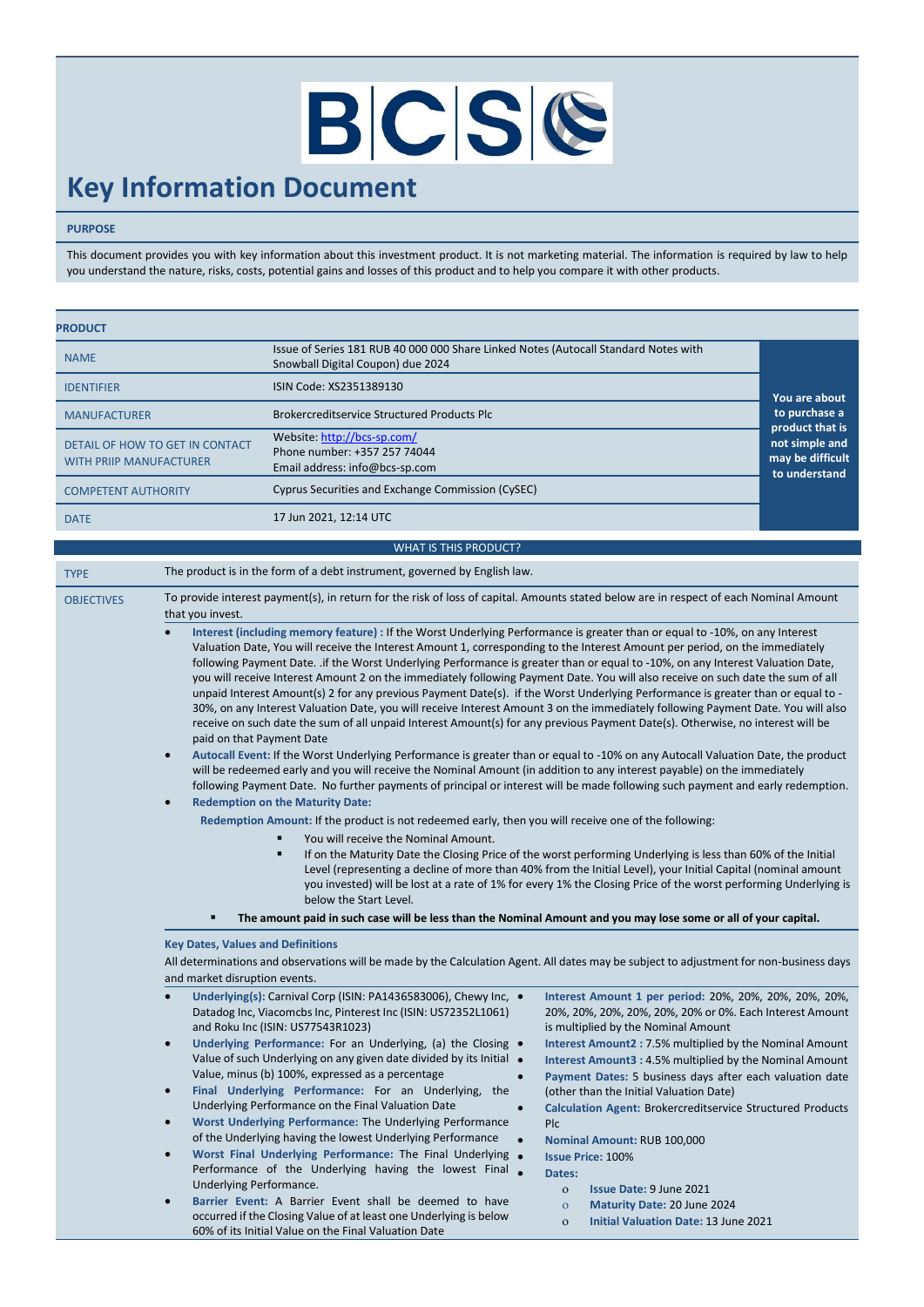|                                           | Initial Value: The Closing Value of the Underlying on the Initial<br>$\bullet$<br><b>Valuation Date</b><br>Closing Value: The value of the Underlying at the close of<br>trading on the relevant exchange on a given trading day                                                                                                                                                                                                                                                                                                                                                   | $\Omega$<br>$\Omega$ | Autocall Valuation Dates: 13 September 2021; 13<br>December 2021; 13 March 2022; 13 June 2022; 13<br>September 2022; 13 December 2022; 13 March<br>2023; 13 June 2023; 13 September 2023; 13<br>December 2023 and 13 March 2024<br>Final Valuation Date: 13 June 2024 |
|-------------------------------------------|------------------------------------------------------------------------------------------------------------------------------------------------------------------------------------------------------------------------------------------------------------------------------------------------------------------------------------------------------------------------------------------------------------------------------------------------------------------------------------------------------------------------------------------------------------------------------------|----------------------|-----------------------------------------------------------------------------------------------------------------------------------------------------------------------------------------------------------------------------------------------------------------------|
|                                           | <b>Early redemption and adjustments</b>                                                                                                                                                                                                                                                                                                                                                                                                                                                                                                                                            |                      |                                                                                                                                                                                                                                                                       |
|                                           | The terms of the product provide that if certain defined events, in addition to those described above, occur (principally but not<br>exclusively in relation to any Underlying, or the Manufacturer of the product (which may include the discontinuation of the                                                                                                                                                                                                                                                                                                                   |                      |                                                                                                                                                                                                                                                                       |
|                                           | Manufacturer's ability to carry out the necessary hedging transactions)), adjustments may be made to the terms of the product to<br>account for the relevant event or the product may be early redeemed. The amount paid on any early redemption may be less than the                                                                                                                                                                                                                                                                                                              |                      |                                                                                                                                                                                                                                                                       |
|                                           | amount originally invested.                                                                                                                                                                                                                                                                                                                                                                                                                                                                                                                                                        |                      |                                                                                                                                                                                                                                                                       |
| <b>INTENDED RETAIL</b><br><b>INVESTOR</b> | This product is intended for clients who:<br>have significant knowledge and experience in products such as the one described in this document<br>are willing and able to bear a potentially total loss<br>$\bullet$<br>have a risk tolerance consistent with the summary risk indicator in this document<br>are expressing a view on the underlying consistent with the conditions for a positive outcome (as stated in the product description)<br>have a horizon consistent with the term of this product<br>as determined independently or on the basis of professional advice. |                      |                                                                                                                                                                                                                                                                       |
|                                           | WHAT ARE THE RISKS AND WHAT COULD I GET IN RETURN?                                                                                                                                                                                                                                                                                                                                                                                                                                                                                                                                 |                      |                                                                                                                                                                                                                                                                       |
|                                           |                                                                                                                                                                                                                                                                                                                                                                                                                                                                                                                                                                                    |                      |                                                                                                                                                                                                                                                                       |

#### SUMMARY RISK INDICATOR



**product until 20 June 2024. The actual risk can vary significantly if you cash in at an early stage and you may get back less.**

The summary risk indicator is a guide to the level of risk of this product compared to other products. It shows how likely it is that the product will lose money because of movements in the markets or because BCS is not able to pay you. We have classified this product as 7 out of 7, which is the highest risk class. This classification takes into consideration two elements: 1) the market risk - that rates the potential losses from future performance at a very high level; and 2) the credit risk which estimates that poor market conditions will likely impact the capacity of Brokercreditservice Structured Products Plc to pay you. **Be aware of currency risk. If you will receive payments in a currency other than the official currency of the Member State where the product is marketed, the final return you will get will depend on the exchange rate between the two currencies. This risk is not considered in the indicator shown above.** A risk that is materially relevant to the product but not included in the summary risk indicator is the risk that in the event the product redeems early due to an autocall, early call, you may be unable to reinvest your money at an attractive rate. This product does not include any protection from future market performance so you could lose some or all of your investment. If Brokercreditservice Structured Products Plc is not able to pay you what is owed, you could lose your entire investment.

| PERFORMANCE SCENARIOS                  |                                     |                       |                       |                                                                 |
|----------------------------------------|-------------------------------------|-----------------------|-----------------------|-----------------------------------------------------------------|
| <b>INVESTMENT RUB 70,000</b>           |                                     |                       |                       |                                                                 |
| <b>SCENARIOS</b>                       |                                     | 1 YEAR                | 2 YEARS               | <b>3 YEARS</b><br><b>(RECOMMENDED</b><br><b>HOLDING PERIOD)</b> |
| <b>STRESS SCENARIO</b>                 | WHAT YOU MIGHT GET BACK AFTER COSTS | RUB <sub>0</sub>      | RUB <sub>0</sub>      | <b>RUB5</b>                                                     |
|                                        | <b>AVERAGE RETURN EACH YEAR</b>     | $-100.00\%$           | $-100.00\%$           | $-95.92%$                                                       |
| <b>UNFAVOURABLE</b><br><b>SCENARIO</b> | WHAT YOU MIGHT GET BACK AFTER COSTS | <b>RUB 35,199</b>     | <b>RUB 15,094</b>     | <b>RUB 6,219</b>                                                |
|                                        | <b>AVERAGE RETURN EACH YEAR</b>     | $-49.72%$             | $-53.56%$             | $-55.23%$                                                       |
| <b>MODERATE SCENARIO</b>               | WHAT YOU MIGHT GET BACK AFTER COSTS | <b>RUB 58,305</b>     | <b>RUB 57,542</b>     | RUB 95,152 $(\Omega)$                                           |
|                                        | <b>AVERAGE RETURN EACH YEAR</b>     | $-16.71%$             | $-9.33%$              | $10.73\% (\Omega)$                                              |
| <b>FAVOURABLE SCENARIO</b>             | WHAT YOU MIGHT GET BACK AFTER COSTS | RUB 79,959 $(\Omega)$ | RUB 92,438 $(\Omega)$ | RUB 108,127 $(\Omega)$                                          |
|                                        | <b>AVERAGE RETURN EACH YEAR</b>     | 14.23% $(\Omega)$     | $14.91\% (\Omega)$    | $15.53\% (\Omega)$                                              |

(Ω) Product matured early, prior to specified term.

This table shows the money you could get back over the next 3 years, under different scenarios, assuming that you invest RUB 70,000. The scenarios shown illustrate how your product could perform. You can compare them with the scenarios of other products. The scenarios presented are an estimate of future performance based on evidence from the past on how the value of this investment varies, and are not an exact indicator. What you get will vary depending on how the market performs and how long you keep the product. The stress scenario shows what you might get back in extreme market circumstances, and it does not take into account the situation where we are not able to pay you. This product cannot be cashed in. This means it is difficult to estimate how much you would get back if you cash in before maturity. You will either be unable to early or you will have to pay high costs or make a large loss if you do so.

The figures shown include all the costs of the product itself, and include the costs of your advisor or distributor. The figures do not take into account your personal tax situation, which may also affect how much you get back.